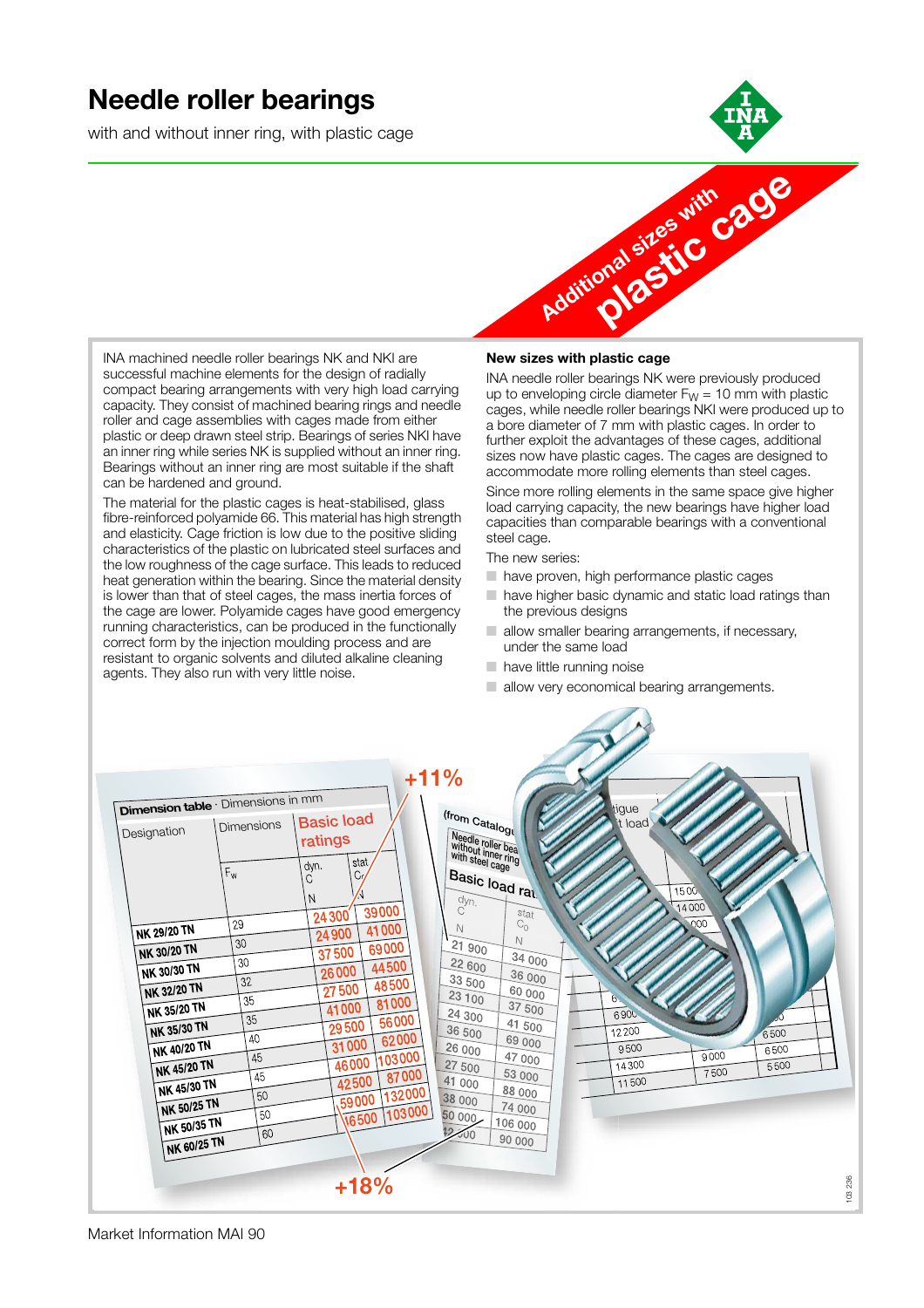# **Needle roller bearings**

without inner ring, with plastic cage

Series NK..TN



NK..TN

| <b>Dimension table</b> $\cdot$ Dimensions in mm |                             |             |                   |    |    |      |                    |                         |                       |                   |                    |
|-------------------------------------------------|-----------------------------|-------------|-------------------|----|----|------|--------------------|-------------------------|-----------------------|-------------------|--------------------|
| Shaft<br>diameter                               | Designation <sup>1)2)</sup> | Mass        | <b>Dimensions</b> |    |    |      | Basic load ratings |                         | Fatigue<br>limit load | Limiting<br>speed | Reference<br>speed |
|                                                 |                             |             | $F_{w}$           | D  | C  |      | dyn.<br>С          | stat.<br>C <sub>0</sub> | $P_{\rm U}$           | n <sub>G</sub>    | $n_{B}$            |
| d                                               |                             | $\approx g$ |                   |    |    | min. | N                  | N                       | $\mathsf{N}$          | $min-1$           | $min-1$            |
| 29                                              | <b>NK 29/20 TN</b>          | 50          | 29                | 38 | 20 | 0,3  | 24 300             | 39000                   | 5600                  | 16000             | 10000              |
| 30                                              | <b>NK 30/20 TN</b>          | 61          | 30                | 40 | 20 | 0,3  | 24900              | 41000                   | 5800                  | 15000             | 10000              |
|                                                 | <b>NK 30/30 TN</b>          | 92,4        | 30                | 40 | 30 | 0,3  | 37500              | 69000                   | 10400                 | 15000             | 9500               |
| 32                                              | <b>NK 32/20 TN</b>          | 64          | 32                | 42 | 20 | 0,3  | 26000              | 44500                   | 6300                  | 14000             | 9000               |
| 35                                              | <b>NK 35/20 TN</b>          | 69,4        | 35                | 45 | 20 | 0,3  | 27500              | 48500                   | 6900                  | 13000             | 8500               |
|                                                 | <b>NK 35/30 TN</b>          | 106         | 35                | 45 | 30 | 0,3  | 41000              | 81000                   | 12300                 | 13000             | 8000               |
| 40                                              | <b>NK 40/20 TN</b>          | 78          | 40                | 50 | 20 | 0,3  | 29500              | 56000                   | 8000                  | 12000             | 7500               |
| 45                                              | <b>NK 45/20 TN</b>          | 85,3        | 45                | 55 | 20 | 0,3  | 31000              | 62000                   | 8800                  | 10000             | 7000               |
|                                                 | <b>NK 45/30 TN</b>          | 132         | 45                | 55 | 30 | 0,3  | 46000              | 103000                  | 15700                 | 10000             | 6500               |
| 50                                              | <b>NK 50/25 TN</b>          | 146         | 50                | 62 | 25 | 0,6  | 42500              | 87000                   | 12000                 | 9000              | 6500               |
|                                                 | <b>NK 50/35 TN</b>          | 207         | 50                | 62 | 35 | 0,6  | 59000              | 132000                  | 19500                 | 9000              | 6000               |
| 60                                              | <b>NK 60/25 TN</b>          | 170         | 60                | 72 | 25 | 0,6  | 46500              | 103000                  | 14200                 | 7500              | 5500               |

For the design and lubrication of the bearing arrangement and for fitting of the bearings,

follow the guidance in *INA Catalogue 307*.

<sup>1)</sup> TN = plastic cage.

Permissible operating temperature +120 °C (continuous operation).

<sup>2)</sup> Before using the bearings, check the compatibility of the lubricant used with the cage material (PA66-GF/H).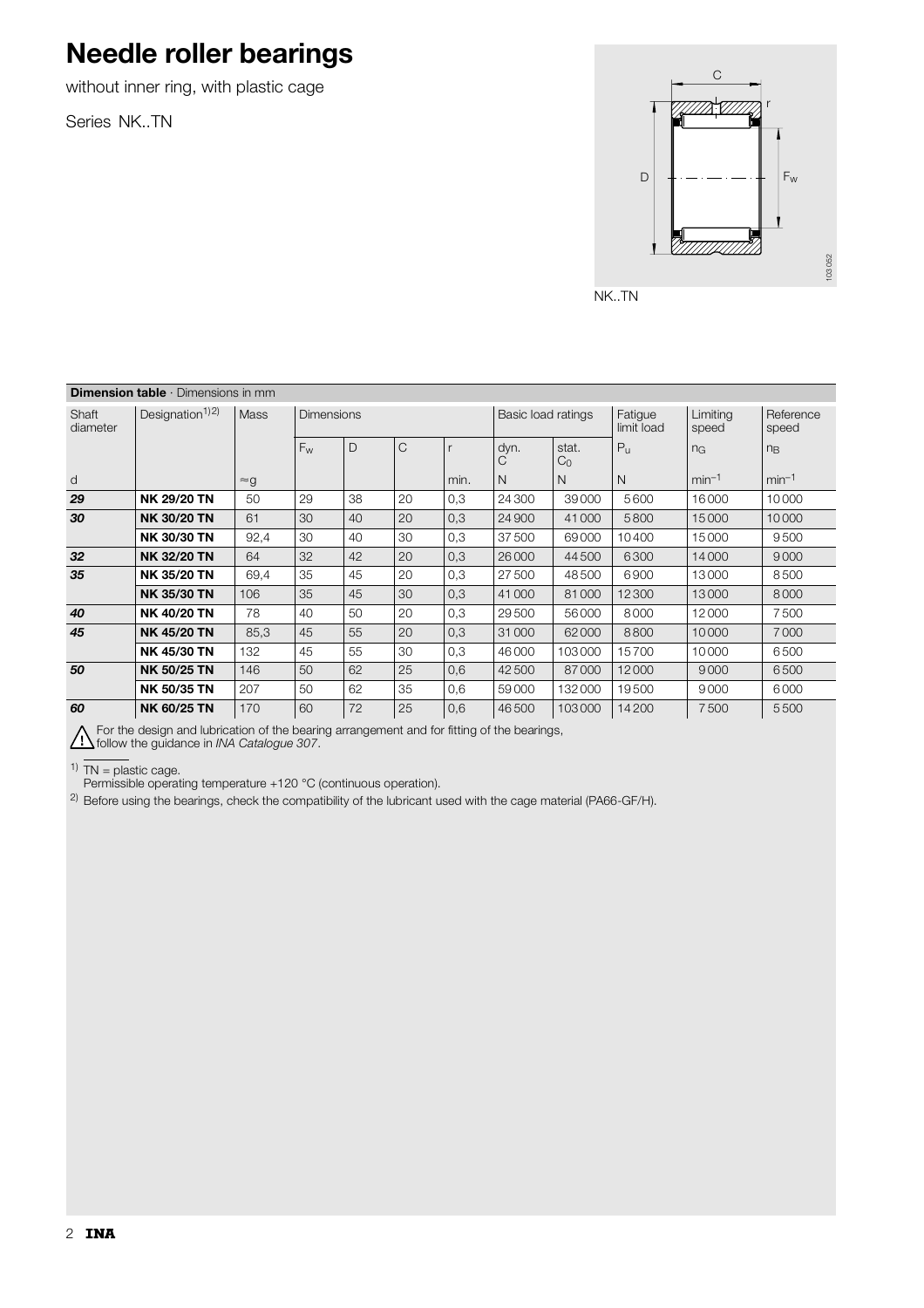## **Needle roller bearings**

with inner ring, with plastic cage

Series NKI..TN





NKI..TN Permissible axial displacement "s"

| <b>Dimension table</b> $\cdot$ Dimensions in mm |                             |             |                   |    |    |    |      |                |                    |                         |                       |                   |                    |
|-------------------------------------------------|-----------------------------|-------------|-------------------|----|----|----|------|----------------|--------------------|-------------------------|-----------------------|-------------------|--------------------|
| Shaft<br>diameter                               | Designation <sup>1)2)</sup> | Mass        | <b>Dimensions</b> |    |    |    |      |                | Basic load ratings |                         | Fatigue<br>limit load | Limiting<br>speed | Reference<br>speed |
|                                                 |                             |             | d                 | F  | D  | B  |      | $S^{3}$        | dyn.<br>С          | stat.<br>C <sub>0</sub> | $P_{\rm H}$           | n <sub>G</sub>    | $n_{B}$            |
| d                                               |                             | $\approx g$ |                   |    |    |    | min. |                | N                  | N                       | N                     | $min-1$           | $min-1$            |
| 25                                              | <b>NKI 25/20 TN</b>         | 75,8        | 25                | 29 | 38 | 20 | 0,3  |                | 24 300             | 39000                   | 5600                  | 16000             | 10000              |
| 28                                              | <b>NKI 28/20 TN</b>         | 92,4        | 28                | 32 | 42 | 20 | 0,3  |                | 26 000             | 44500                   | 6300                  | 14000             | 9000               |
| 30                                              | <b>NKI 30/20 TN</b>         | 108         | 30                | 35 | 45 | 20 | 0,3  | 0,5            | 27500              | 48500                   | 6900                  | 13000             | 8500               |
|                                                 | <b>NKI 30/30 TN</b>         | 165         | 30                | 35 | 45 | 30 | 0,3  |                | 41 000             | 81000                   | 12300                 | 13000             | 8000               |
| 35                                              | <b>NKI 35/20 TN</b>         | 122         | 35                | 40 | 50 | 20 | 0,3  | 0,5            | 29500              | 56000                   | 8000                  | 12000             | 7500               |
| 40                                              | <b>NKI 40/20 TN</b>         | 136         | 40                | 45 | 55 | 20 | 0,3  | 0,5            | 31 000             | 62000                   | 8800                  | 10000             | 7000               |
|                                                 | <b>NKI 40/30 TN</b>         | 216         | 40                | 45 | 55 | 30 | 0,3  |                | 46 000             | 103000                  | 15700                 | 10000             | 6500               |
| 45                                              | <b>NKI 45/25 TN</b>         | 217         | 45                | 50 | 62 | 25 | 0,6  | 1,5            | 42 500             | 87000                   | 12000                 | 9000              | 6500               |
|                                                 | <b>NKI 45/35 TN</b>         | 308         | 45                | 50 | 62 | 35 | 0,6  | $\overline{2}$ | 59000              | 132000                  | 19500                 | 9000              | 6000               |
| 55                                              | <b>NKI 55/25 TN</b>         | 255         | 55                | 60 | 72 | 25 | 0,6  | 1,5            | 46500              | 103000                  | 14200                 | 7500              | 5500               |

For the design and lubrication of the bearing arrangement and for fitting of the bearings,

follow the guidance in *INA Catalogue 307*.

 $1)$  TN = plastic cage.

Permissible operating temperature +120 °C (continuous operation).

2) Before using the bearings, check the compatibility of the lubricant used with the cage material (PA66-GF/H).

3) Permissible axial displacement of inner ring from central position with respect to outer ring.